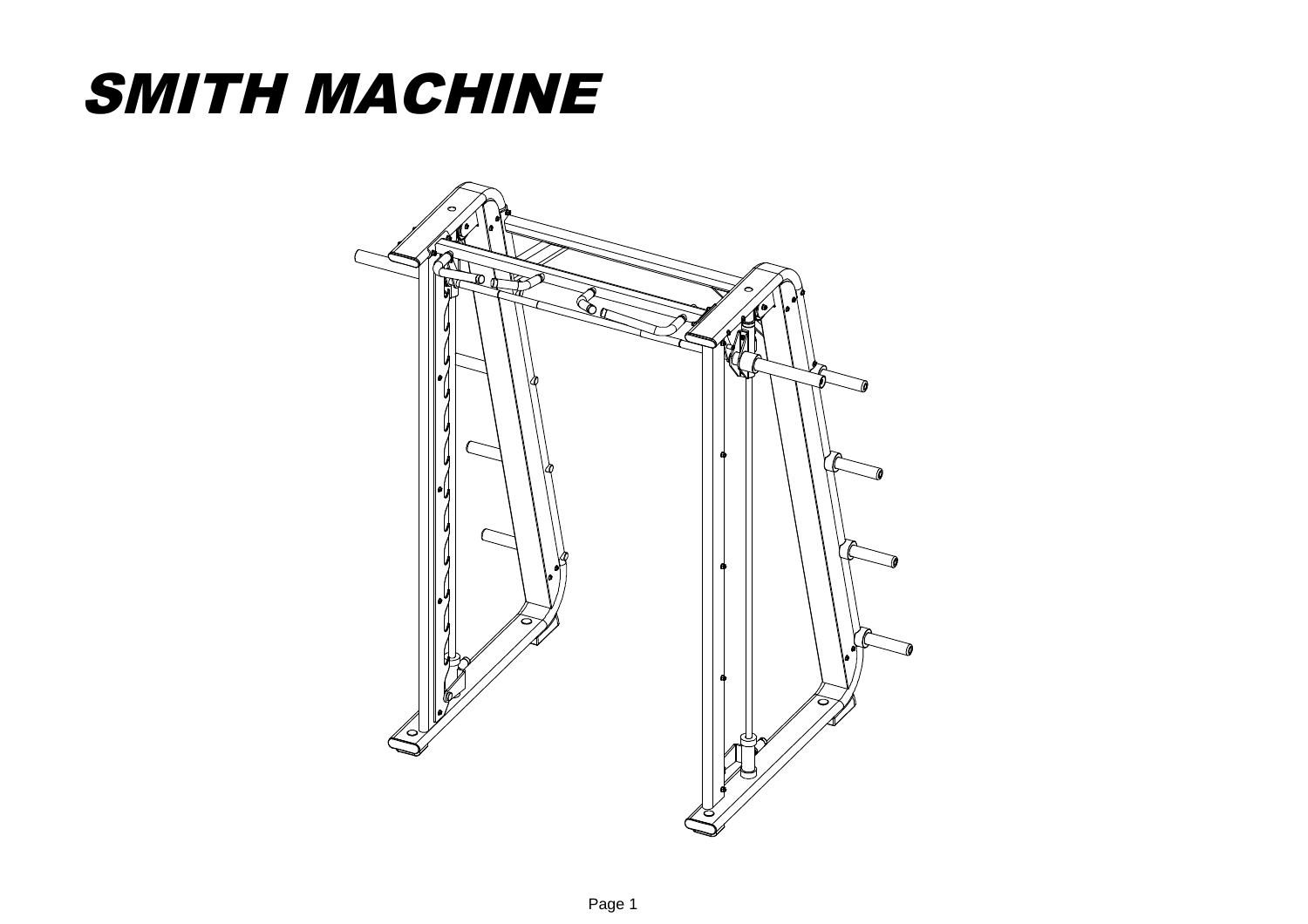## PARTS LIST

| <b>ITEM</b>     |                 | OTY PART NO | Paragon P/N                    | <b>DESCRIPTION</b>                          | CHINESE DESCRIPTION    |
|-----------------|-----------------|-------------|--------------------------------|---------------------------------------------|------------------------|
|                 |                 | 5337701-C   | P00-0584A                      | ASSY, SM RIGHT SIDE                         | 右主架組                   |
| $\mathfrak{2}$  |                 | 5337801-C   | P00-0584B                      | ASSY, SM LEFT SIDE                          | 左主架組                   |
| $\mathfrak{Z}$  |                 | 53293PA-C   | P04-3012                       | PTD ASSY, SM REAR CROSS SUPPORT             | 連接管組                   |
| $\overline{4}$  |                 | 53290PA-A   | P20-3211                       | PTD ASSY, SM TOP CROSS SUPPORT              | 把手管組                   |
| 5               | 16              | 2003001     |                                | WASHER, 3/8" SAE CURVED                     | 弧形華司                   |
| 6               | 8               | 2005424     |                                | BOLT, 3/8-16 X 6-1/4" (159mm) SOCKET HEAD   | 六角承窩螺絲 3/8"x 6-1/4"L   |
| $\overline{7}$  | 22              | 2001201     |                                | NUT, 3/8-16 LK ST ZN                        | 后龍螺帽3/8"-16x11T        |
| 8               |                 | 5331701-B   | P20-3296+P20-3207 ASSY, SM BAR |                                             |                        |
| 9               | 28              | 2001101     |                                | WASHER, FLAT 3/8 SAE ST ZN                  | 平面華司 20X10.5X1.0T      |
| $\overline{10}$ | $\overline{4}$  | 2006401     |                                | BOLT, 3/8-16 X 3/4" (19mm) SOCKET HEAD W/NP | 六角承窩螺絲 3/8"x 3/4"L     |
| 11              |                 | 53280PA-A   | P20-3197                       | SUB ASSY, SM RIGHT SIDE FRAME               | 右立管                    |
| 12              | $\overline{2}$  | 53299PA-A   | P20-3198                       | ASSY, COUNTER WEIGHT                        | 配重塊組                   |
| 13              | $\overline{2}$  | 5332901-A   | P02-4493                       | <b>SM BAR RACK</b>                          | 調整片                    |
| 14              | $\overline{2}$  | 5330301-A   | P03-2066                       | <b>GUIDE ROD</b>                            | 導桿                     |
| 15              | $\overline{2}$  |             | P03-2077                       | COUNTER WEIGHT ROD                          | 鐵心                     |
| 16              | $\overline{4}$  |             | P05-0248                       | <b>COLLAR</b>                               | 固定軸套                   |
| 17              | $\overline{2}$  |             | P06-0073                       | <b>BUMPER</b>                               | 緩衝墊                    |
| 18              | $\overline{2}$  | 5094401     | P06-0960                       | PULLEY, 3-1/2 OD X 25                       | 小滑輪                    |
| 19              | $\overline{2}$  | 5094501     | P06-0961                       | PULLEY, 4-1/2 OD X 25                       | 大滑輪                    |
| 20              | $\overline{2}$  | 5330201-C   | P10-0850                       | <b>SHROUD</b>                               | 護網                     |
| 21              | $\overline{2}$  | 5330101-A   | P13-0341                       | <b>SM CABLE</b>                             | 連接鋼索                   |
| 22              | $\overline{2}$  | 53309PA-A   | P20-3194                       | ASSY, SM BAR LOWER STOP                     | 套管組                    |
| 23              | $\overline{2}$  | 53304PA-A   | P20-3195                       | ASSY, SM BAR SLIDER                         | 套管組                    |
| 24              | 10              | 2006503     |                                | BOLT, 1/4-20 X 3/4" (19mm) SOCKET HEAD W/NP | 六角承窩螺絲 1/4"x 3/4"L 點耐落 |
| $\overline{25}$ | 12              |             |                                | BOLT, 3/8-16 X 1" (25mm) SOCKET HEAD W/NP   | 六角承窩螺絲 3/8"x 1"L 點耐落   |
| 26              | 16              |             |                                | BOLT, 3/8-16 X 1/2" (13mm) SOCKET HEAD W/NP | 六角承窩螺絲 3/8"x 1/2"L 點耐落 |
| 27              | $\overline{4}$  |             |                                | BOLT, 3/8-16 X 2" (51mm) SOCKET HEAD        | 六角承窩螺絲 3/8"x 2"L       |
| 28              | 10 <sup>1</sup> |             |                                | BOLT, 3/8-16 X 2 1/2" (64mm) SOCKET HEAD    | 六角承窩螺絲 3/8"x 2 1/2"L   |
| 29              |                 | 53289PA-A   | P20-3199                       | SUB ASSY, SM LEFT SIDE FRAME                | 左立管組                   |
| 30              |                 | 5328001-A   | P04-3006                       | RIGHT SIDE FRAME WELDMENT                   | 右立管                    |
| 31              | $\overline{4}$  |             | P06-0134                       | CAP, HOLE                                   | 扣塞                     |
| $\overline{32}$ | $\overline{4}$  | 5205401-A   | P06-2129                       | END CAP, FLATOVAL                           | 橢圓管塞                   |
| 33              | $\overline{2}$  | 5213101-B   | P06-2147                       | FOOT PAD                                    | 腳墊                     |
| $\overline{34}$ | 8               | 5278401-A   | P06-2206                       | WEIGHT BUMPER                               | 緩衝墊                    |
| 35              | 8               | 5278501-B   | P06-2207                       | PLASTIC SLEEVE                              | 塑膠管                    |
| $\overline{36}$ | $\overline{2}$  | 5293901-B   | P06-2254                       | FOOT, TOWER                                 | 腳墊                     |
| 37              | $\overline{4}$  | 5328801-B   | P06-2331                       | <b>SPACER</b>                               | 塑膠套管                   |
| 38              | 8               |             |                                | WASHER, FLAT 16 X 6.5 X 1.0T                | 平面華司16X6.5X1.0T        |
| 39              | 8               |             |                                | <b>AVK INSERT</b>                           | 拉帽                     |
| 40              | 8               |             |                                | <b>RIVET</b>                                | 拉釘                     |
|                 |                 |             |                                |                                             |                        |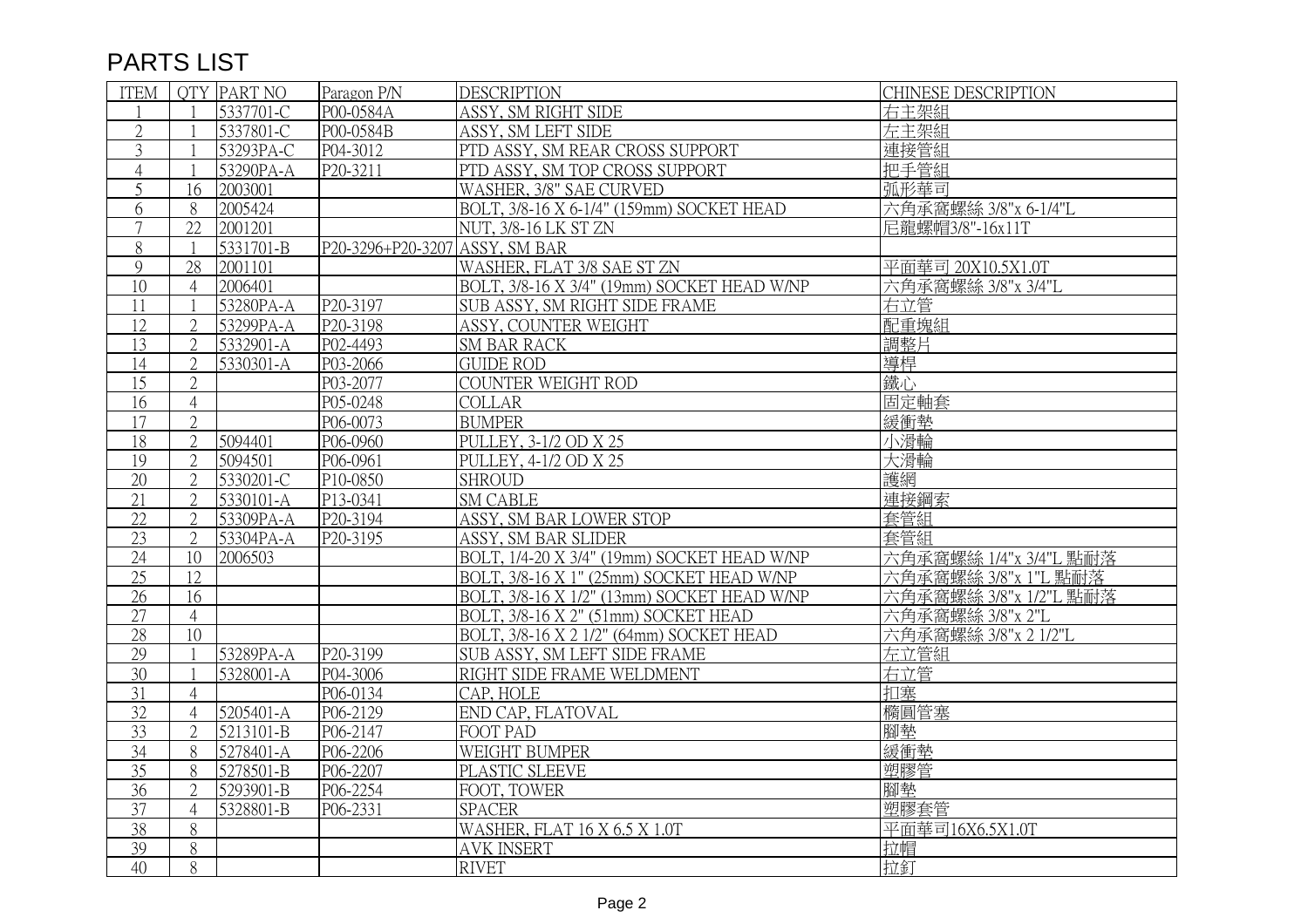| 41 |                | 5328901-A | P04-3007 | LEFT SIDE FRAME WELDMENT                  | 左立管                  |
|----|----------------|-----------|----------|-------------------------------------------|----------------------|
| 42 |                | 5329001-A | P04-3013 | SM TOP CROSS SUPPORT                      | 連接管                  |
| 43 | 4              | 5095701-B | P05-1001 | <b>ALUMINUM CAP</b>                       | 鋁蓋                   |
| 44 | $\overline{4}$ | 5095601-B | P05-1002 | <b>COLLAR</b>                             | 固定軸套                 |
| 45 | $\mathfrak{D}$ | 5316101-A | P06-2305 | <b>HAND GRIP</b>                          | 把手套                  |
| 46 | $\overline{2}$ | 5316201-A | P06-2306 | <b>HAND GRIP</b>                          | 把手套                  |
| 47 | 12             |           |          | SET SCREW M4x3mmL                         | 止付螺絲                 |
| 48 |                | 53318PA-A | P20-3207 | SUB ASSY, SM BAR                          | 杠鈴棒組                 |
| 49 | $\mathbf{2}$   | 2002208   | P05-1028 | SHOULDER BOLT                             | 限位螺絲                 |
| 50 | $\overline{2}$ | 5332301-B | P06-2332 | <b>SPACER</b>                             | 塑膠套管                 |
| 51 | $\overline{2}$ |           | P20-3220 | ASSY, SPACER                              | 套管組                  |
| 52 | $\overline{2}$ |           |          | BOLT, 3/8-16 X 1 1/2" (38mm) SOCKET HEAD  | 六角承窩螺絲 3/8"x 1 1/2"L |
| 53 | $\overline{4}$ |           |          | NUT, 3/8-16 LK LOW ST ZN                  | 尼龍螺帽3/8"-16x7.2T     |
| 54 |                | 53324PA-A | P20-3196 | ASSY, WEIGHT BAR SUPPORT                  | 套管組                  |
| 55 |                | 5332401-A | P04-3014 | WEIGHT BAR SUPPORT WELDMENT               | 套管                   |
| 56 |                | 5332801-B | P06-2330 | <b>CUSHION</b>                            | 橡膠墊                  |
| 57 | 6              |           | P08-0032 | <b>BUSHING</b>                            | 含油軸承                 |
| 58 | $\overline{2}$ | 5332201-A | P03-2076 | <b>SPACER</b>                             | 套管                   |
| 59 | $\overline{4}$ |           | P08-0096 | <b>BUSHING</b>                            | 含油軸承                 |
| 60 |                | 5331801-A | P04-3011 | SM BAR WELDMENT                           | 杠鈴棒                  |
| 61 | $\overline{2}$ | 5329901-A | P03-2067 | <b>COUNTER WEIGHT</b>                     | 配重塊                  |
| 62 | $\overline{4}$ |           | P08-0048 | <b>BUSHING</b>                            | 含油軸承                 |
| 63 | $\overline{4}$ |           |          | EXTERNAL SNAP RING RTW-32                 | C型扣                  |
| 64 | $\overline{2}$ | 5330901-A | P04-3010 | LOWER STOP                                | 固定套管                 |
| 65 | $\overline{2}$ | 5284501-A | P06-2238 | <b>GRIP</b>                               | 把手套                  |
| 66 | $\overline{4}$ |           |          | EXTERNAL SNAP RING RTW-45                 | C型扣                  |
| 67 | $\overline{2}$ | 5330401-A | P04-3008 | <b>SM BAR SLIDER</b>                      | 套管                   |
| 68 | $\overline{4}$ |           |          | LINEAR BEARING                            | 線徑軸承                 |
| 69 | $\overline{4}$ |           |          | EXTERNAL SNAP RING RTW-40                 | C型扣                  |
| 70 | $\overline{2}$ |           |          | WASHER, FLAT 1-1/2 x 1/2 SAE ST ZN        | 平面華司 38X13X2.0T      |
| 71 | $\overline{2}$ |           |          | BOLT, 1/2-13 X 1" (25mm) SOCKET HEAD W/NP | 六角承窩螺絲 1/2"x 1"L 點耐落 |
| 72 | $\overline{4}$ |           |          | <b>SPLIT WASHER</b>                       | 彈簧華司 17X10X2.0T      |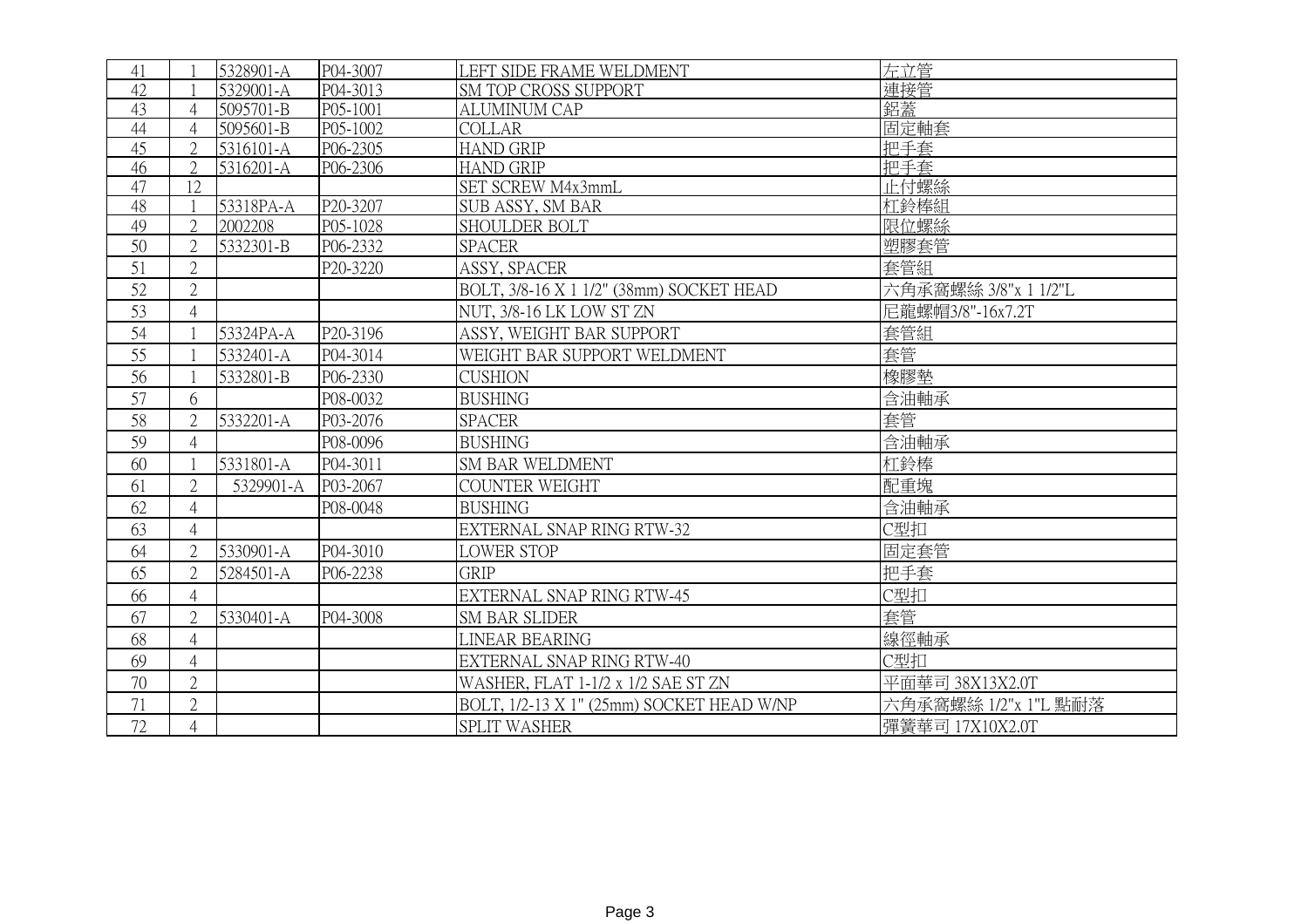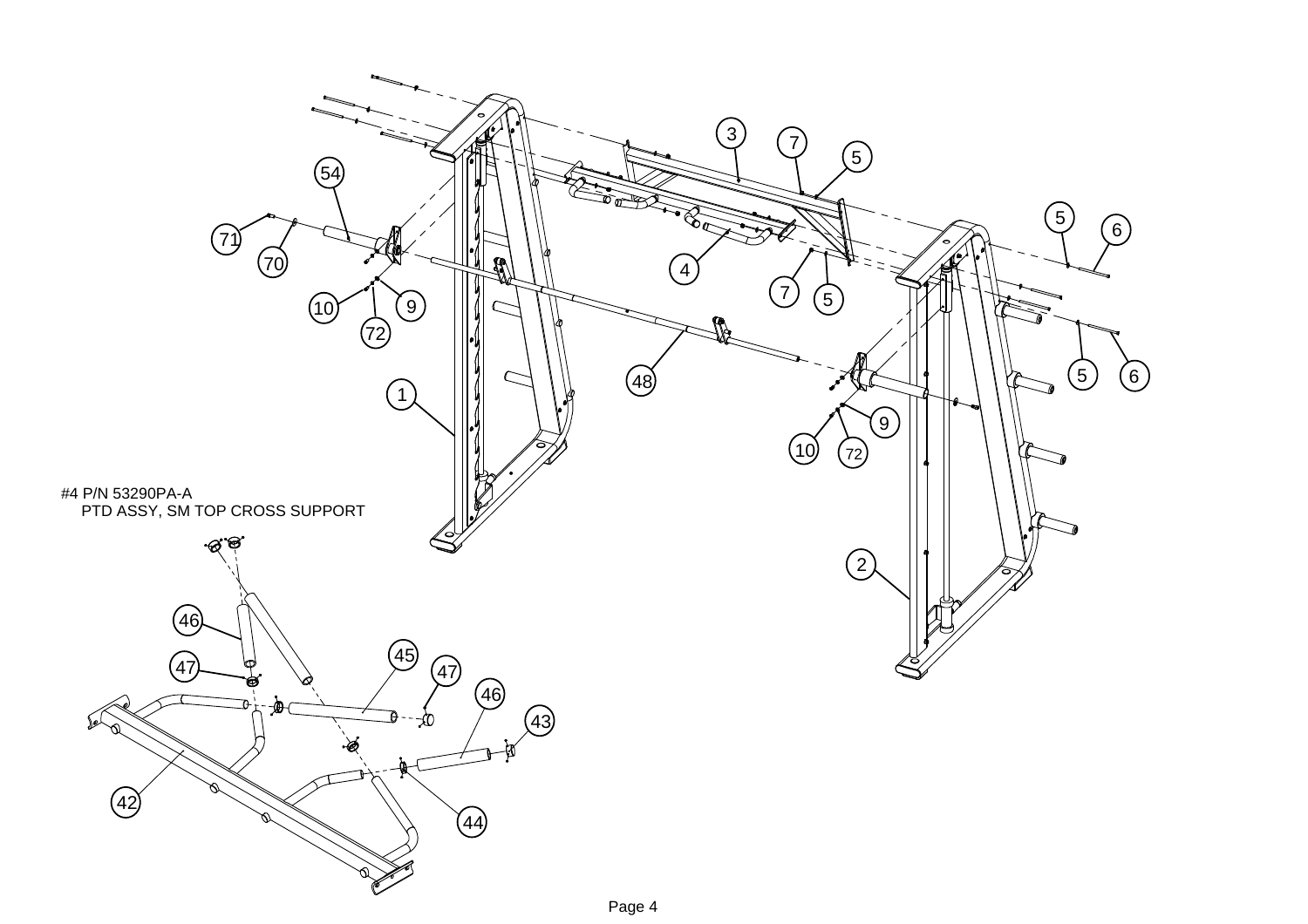## #1 P/N 5337701-C ASSY, SM RIGHT SIDE



<del>frans</del>

#2 P/N 5337801-C ASSY, SM LEFT SIDE

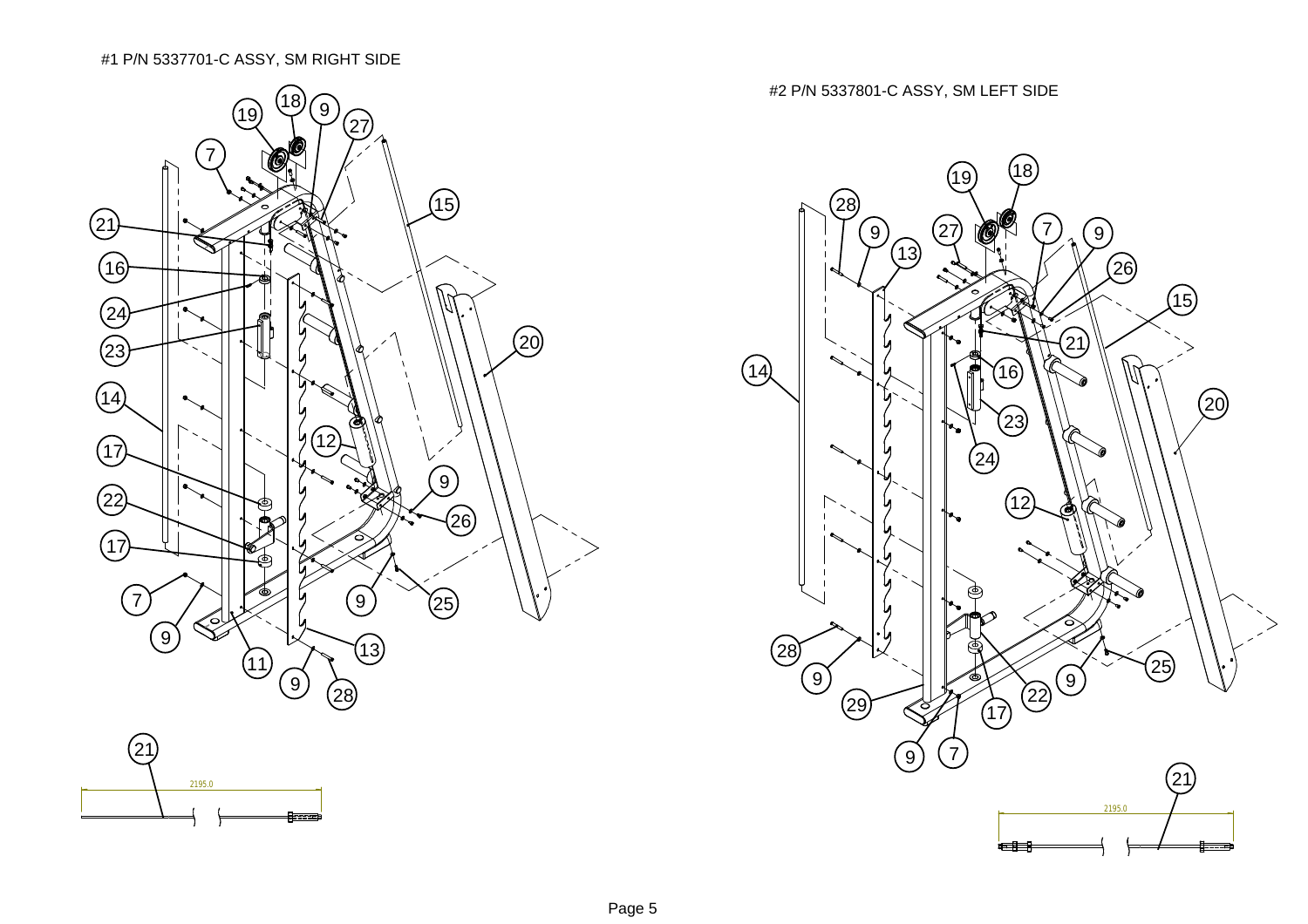